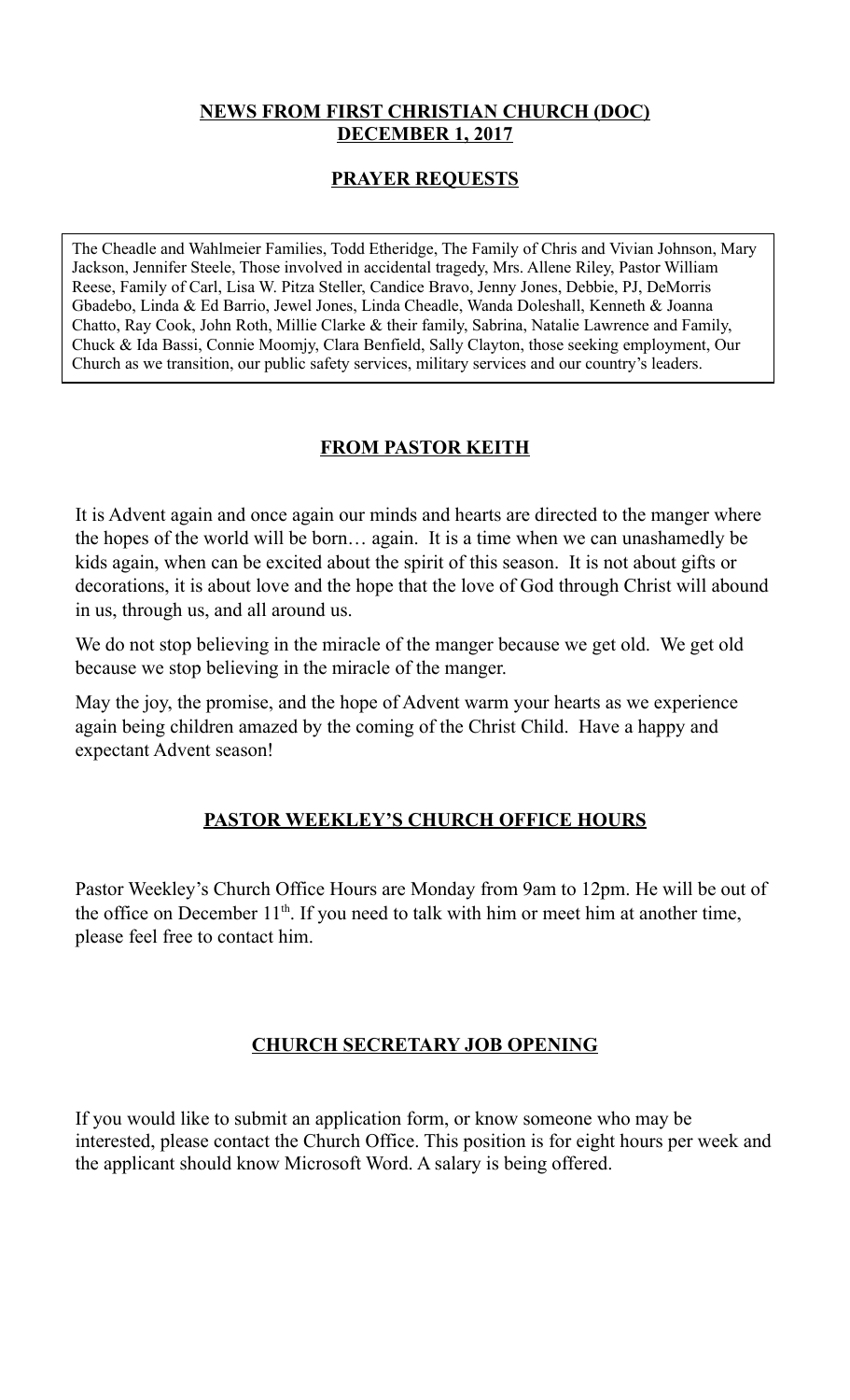## **CONGRATULATIONS TO OUR SC DISCIPLE OF THE YEAR**

The Disciple of the Year for SC is Susan Poster Ullmann. Susan was nominated and won this honor for her outstanding work in the Church and the community. At church she is Secretary of the Board, Treasurer of DWF, Pastoral Assistant, member of the choir and assists in writing the monthly newsletter. She's an active member of the community, serving as a Guardian *ad* Litem for abused or neglected children, volunteering at the SPCA as a foster parent and in their thrift shop, is a Girl Scout leader, and helps other children and adults with special needs. She is also an eleven year cancer survivor of a glioblastoma multiforme (GBM).

### **TRI-DEVELOPMENT CHRISTMAS PARTY**

The annual Tri-Development Christmas Party, hosted by the DWF, will be held on Thursday, December  $14<sup>th</sup>$  at 11am in Fellowship Hall. If you would like to help with this event, please contact Judee Mitchell. This event is always enjoyed by the crews that take care of cleaning our facilities and grounds.

# **CHRISTMAS BASKETS**

There are white plastic baskets in the Narthex and Fellowship Hall. You are encouraged to leave food in these baskets which will fill Christmas Baskets the DWF will give to needy individuals. Please donate by December 21st.

#### **SUNDAY DECEMBER 17TH SPECIAL CHRISTMAS OFFERING**

You will have the opportunity to donate to the Christian Church, Disciples of Christ, Christmas Offering on December  $17<sup>th</sup>$  during the Worship Service. The proceeds from this offering are designated to support our South Carolina Regional Ministries of the Christian Church. Cathy Meyers-Wirt, President to the College of Regional Ministers says, "Regional Church ministries may not be your first thought when you ponder Advent and Christmas giving. After all, this is the season of miracles – not fundraising season for an administrative ministry. What if I told you that I believe, every day, that Regional Ministry is a miracle?" Your donation will celebrate the miracle of regional ministry.

## **SUNDAY, DECEMBER 24TH WORSHIP SERVICE**

Since Christmas Eve falls on a Sunday this year, we will **NOT** be having an evening Christmas Eve Service. We only will be having the 11am Worship Service.